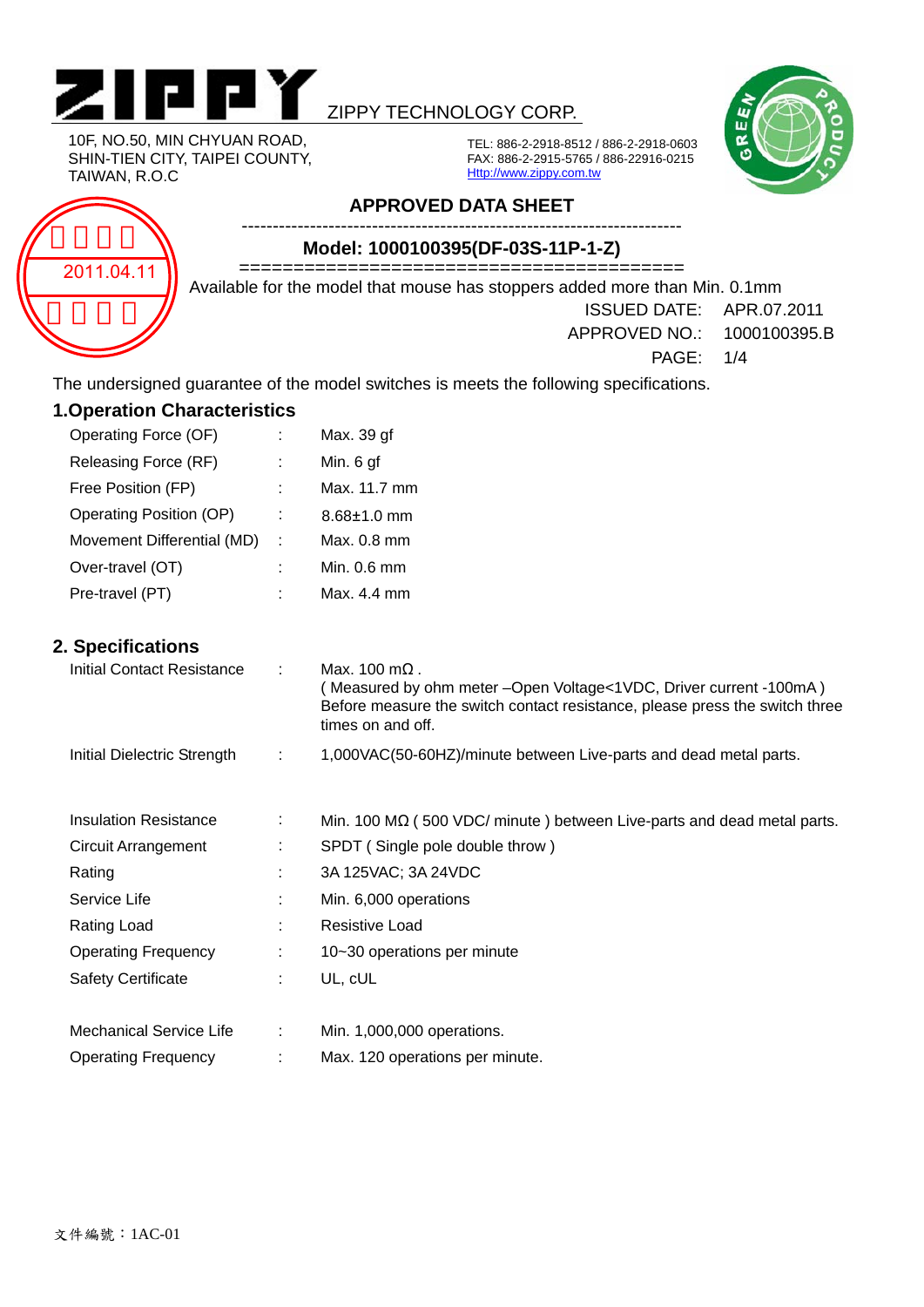

10F, NO.50, MIN CHYUAN ROAD, SHIN-TIEN CITY, TAIPEI COUNTY, TAIWAN, R.O.C

## ZIPPY TECHNOLOGY CORP.



TEL: 886-2-2918-8512 / 886-2-2918-0603 FAX: 886-2-2915-5765 / 886-22916-0215 Http://www.zippy.com.tw

#### **APPROVED DATA SHEET**

| Model: 1000100395(DF-03S-11P-1-Z)                                          |    |                                                                       |             |  |  |  |  |
|----------------------------------------------------------------------------|----|-----------------------------------------------------------------------|-------------|--|--|--|--|
| Available for the model that mouse has stoppers added more than Min. 0.1mm |    |                                                                       |             |  |  |  |  |
| 2011.04.11                                                                 |    | <b>ISSUED DATE:</b>                                                   | APR.07.2011 |  |  |  |  |
|                                                                            |    | APPROVED NO.: 1000100395.B                                            |             |  |  |  |  |
|                                                                            |    | PAGE:                                                                 | 2/4         |  |  |  |  |
|                                                                            |    |                                                                       |             |  |  |  |  |
| 3. Environments                                                            |    |                                                                       |             |  |  |  |  |
| <b>Operating Temperature</b>                                               | ÷. | $0^{\circ}$ C ~ 55 $^{\circ}$ C                                       |             |  |  |  |  |
| Storage Temperature                                                        |    | -25°C $\sim$ 85°C (with no icing)                                     |             |  |  |  |  |
| <b>Storage Humidity</b>                                                    |    | at 40°C, Max. 85% R.H                                                 |             |  |  |  |  |
| <b>Vibration Resistance</b>                                                |    | 10~55Hz, displacement 0.75mm(p-p)                                     |             |  |  |  |  |
| <b>Shock Resistance</b>                                                    |    | Destruction: 1,000 m/s <sup>2</sup> {approx. 100G} max.               |             |  |  |  |  |
|                                                                            |    | Malfunction: 300 m/s <sup>2</sup> {approx. 30G} max.                  |             |  |  |  |  |
| Soldering by hand                                                          |    | 260℃ maximum within 5 seconds.                                        |             |  |  |  |  |
|                                                                            |    | 300℃ maximum within 3 seconds.                                        |             |  |  |  |  |
| Soldering bath                                                             |    | 260°C maximum within 5 seconds. (PCB thickness more than Min 1.6 mm.) |             |  |  |  |  |
| Note: need to marking customer's P/O number on carton box                  |    |                                                                       |             |  |  |  |  |

#### ZIPPY TECHNOLOGY CORP.

簡素玲

-------------------------------

PREPARED

方鼎杰

------------------------------

CHECKED

張哲維

------------------------------

APPROVED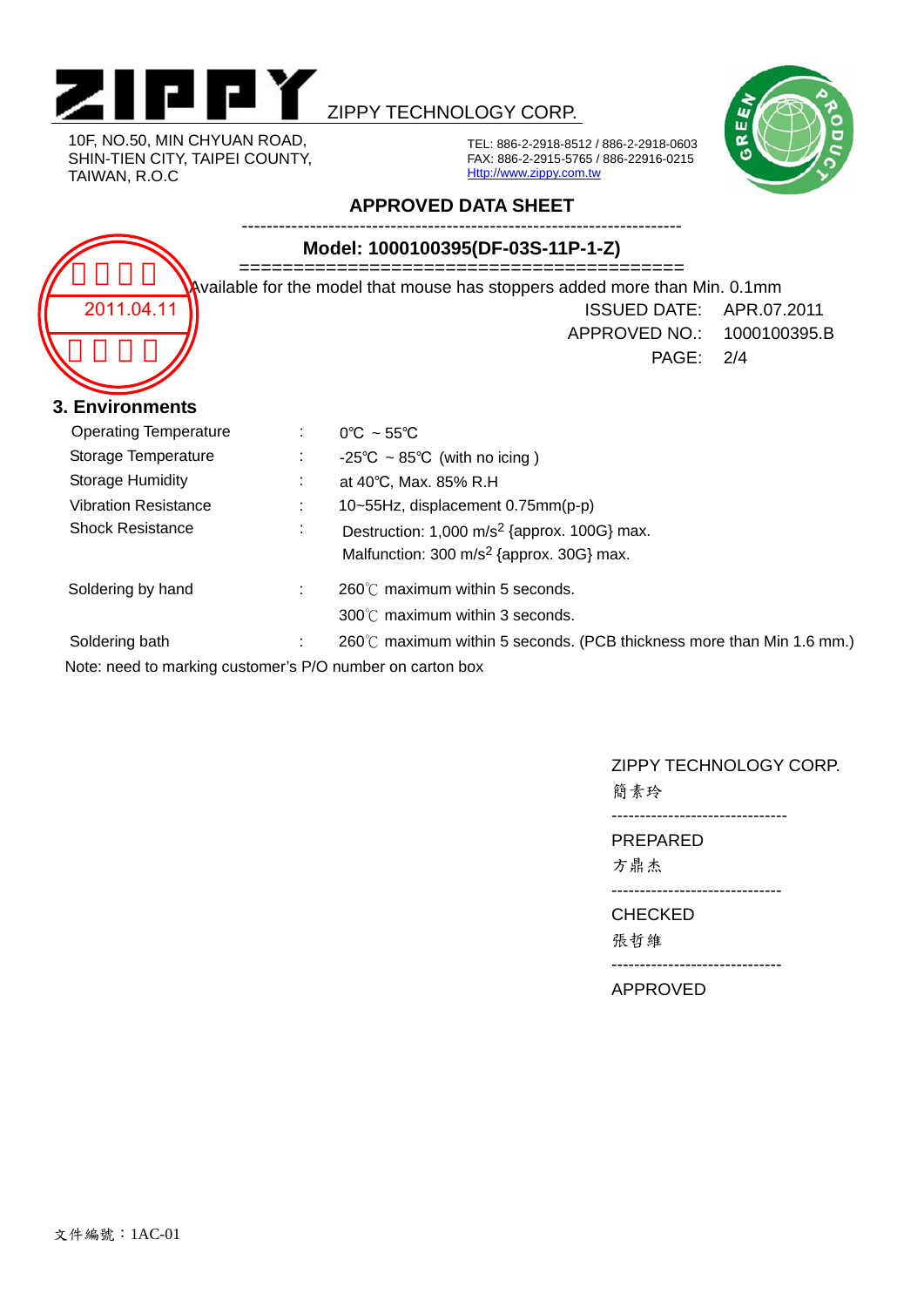